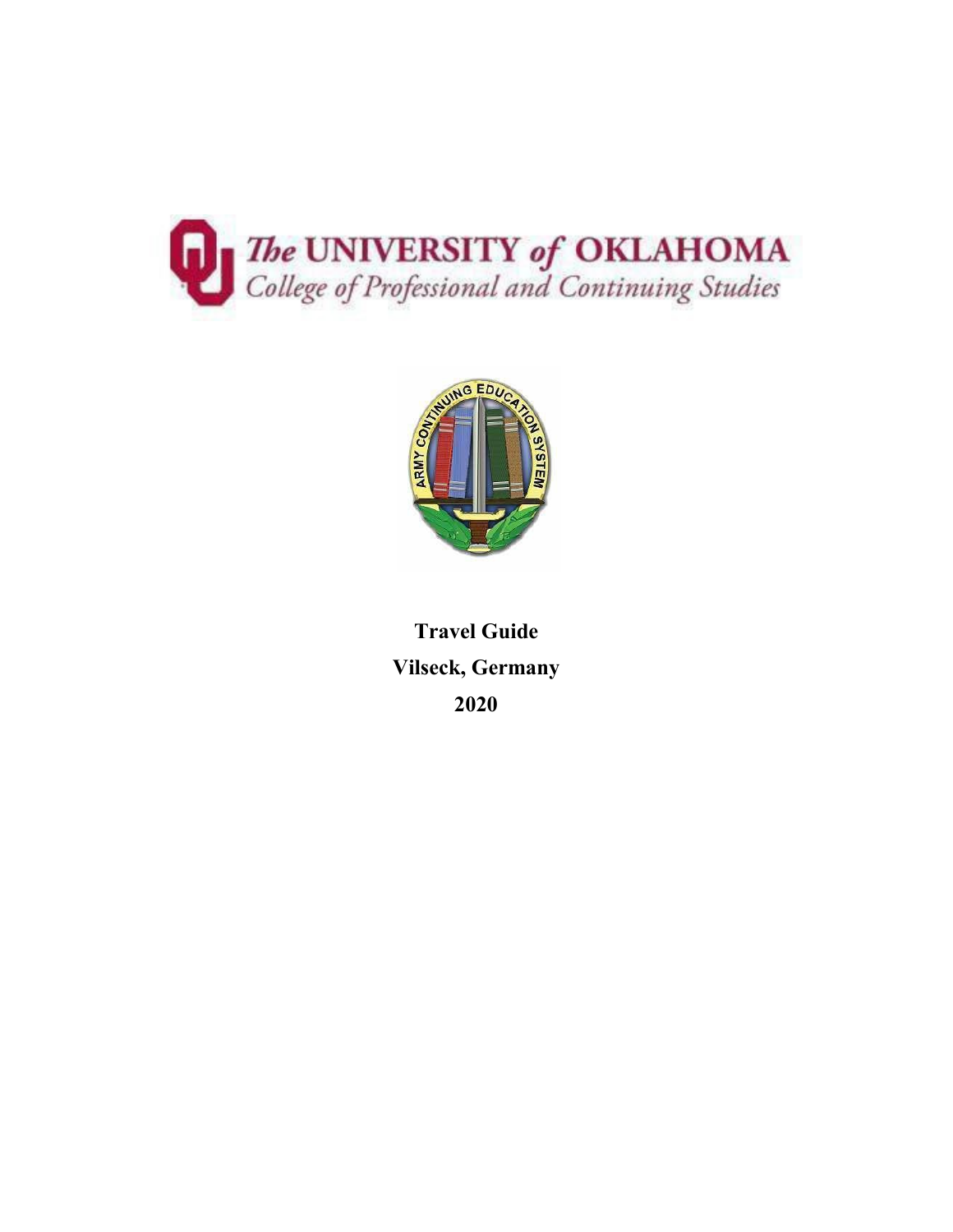## **TABLE OF CONTENTS**

| <b>WELCOME &amp; CONTACT INFORMATION</b>                 |  |
|----------------------------------------------------------|--|
|                                                          |  |
|                                                          |  |
| European Contract Support Office and Personnel Data5     |  |
| <b>TRANSPORTATION &amp; LODGING</b>                      |  |
|                                                          |  |
|                                                          |  |
|                                                          |  |
|                                                          |  |
|                                                          |  |
|                                                          |  |
| <b>POST ACCESS &amp; FACILITIES</b>                      |  |
|                                                          |  |
|                                                          |  |
| Rose Barracks Education Center & Classroom Facilities 14 |  |

## **RESOURCES**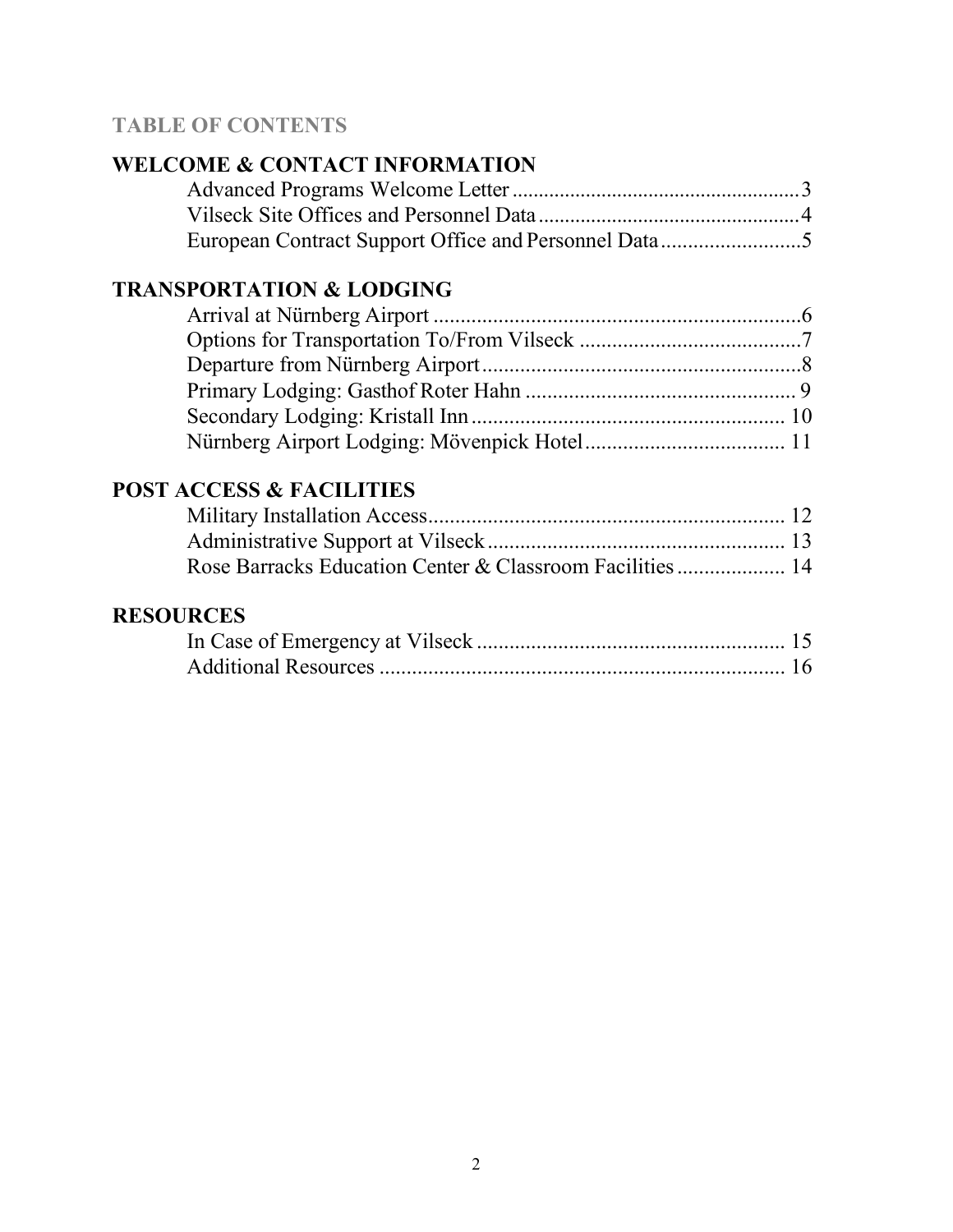### **WELCOME LETTER**

Dear University of Oklahoma Professor,

*Willkommen in Deutschland!* The students and I are very excited to welcome you to Vilseck for your upcoming course in the Master of Arts in International Relations or Master of Human Relations program.

Vilseck is located in Bavaria, the largest German state. Bavaria is comprised of 27,200 square miles of land and has approximately 12.9 million inhabitants. This region includes the well-known cities of Munich, Nürnberg, Würzburg, Bamberg, and Regensburg, which are easily accessible by train or car.

Rose Barracks in Vilseck is home to the 2D Cavalry Regiment Dragoons, the longest continuously-serving Regiment in the U.S. Army. Organized as a Cavalry unit in the nineteenth century, today's Dragoons have replaced horses with armored fighting vehicles called Strykers. Their unit motto remains *Toujours Prêt* – Always Ready.

The 7<sup>th</sup> Army Training Command, the U.S. Army's largest overseas training command, is located on nearby Tower Barracks in Grafenwöhr. With its combat maneuver and simulation centers, live-fire ranges, and classrooms, the Joint Multinational Training Command ensures U.S., NATO, and partner-nations' global mission readiness.

Please review this Travel Guide to learn more about the region and your visit here. Included is information on transportation, lodging, rental cars, post access, and classroom facilities. I will provide you with maps and area information upon arrival. Please let me know if you have any questions or needs.

Additionally, please let me know if you would like to present an OU Public Service Seminar during your visit. We feel fortunate to have your expertise in our area and would certainly be appreciative of a lunchtime lecture or similar presentation. Thank you for your consideration.

*Bis bald –* See you soon!

Sincerely,

Rachel & Draper

Rachel Draper Bavaria Area Site Director Vilseck – Grafenwöhr - Hohenfels Unit 28038, APO, AE 09112 Phone: 011-49-9662-83-2069 [apVilseck@ou.edu](mailto:apVilseck@ou.edu)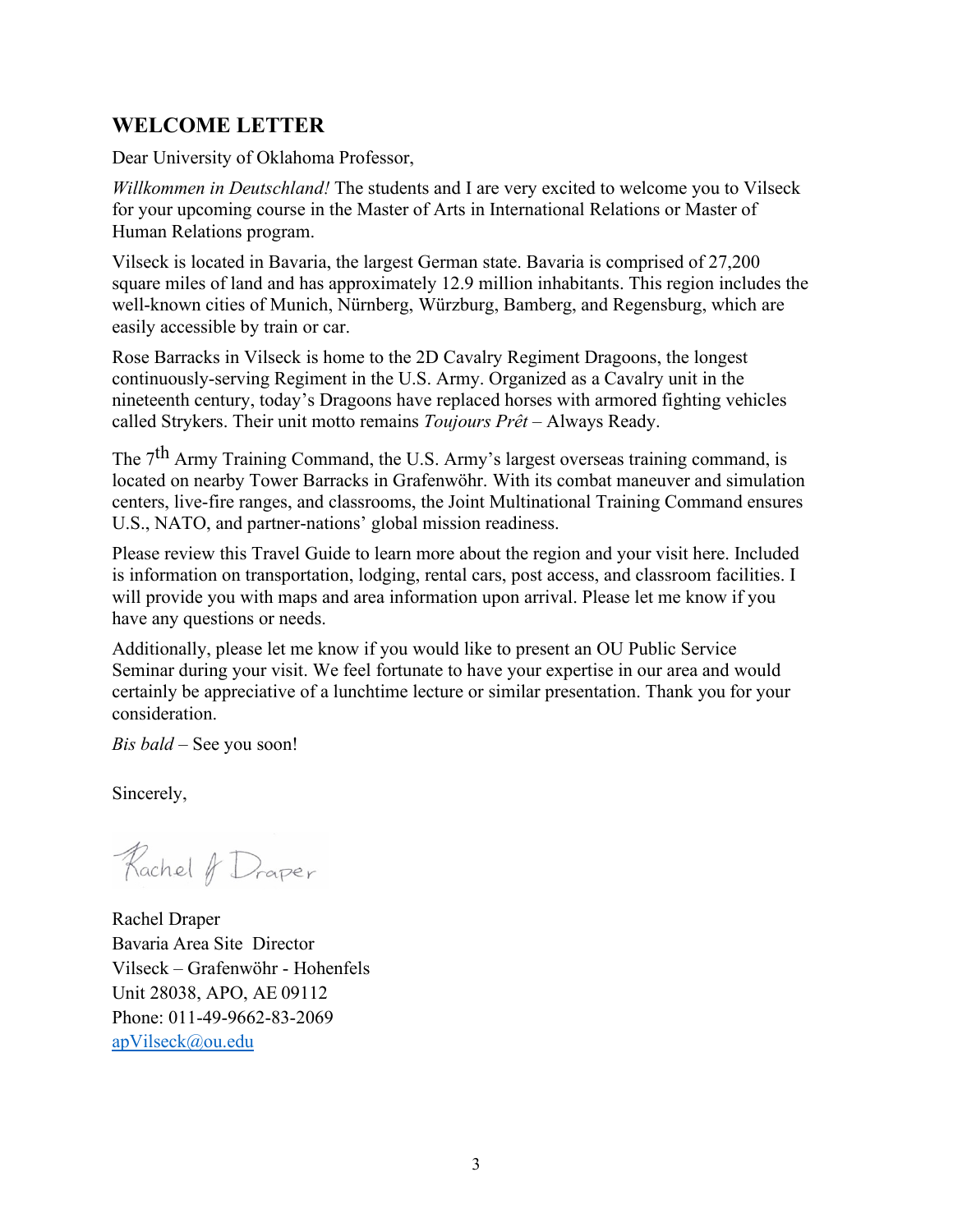## **VILSECK SITE OFFICES AND PERSONNEL DATA**

| <b>Bavaria Area Site Director:</b>    | <b>Education Services Officer:</b>    |
|---------------------------------------|---------------------------------------|
| <b>Rachel Draper</b>                  | <b>Susan Sine (Acting ESO)</b>        |
| apvilseck@ou.edu                      | Susan.a.sine.civ@mail.mil             |
| 011-49-9662-83-2069                   | 011-49-9662-83-2626                   |
| <b>APO Address:</b>                   | <b>Civilian Address:</b>              |
| <b>Rose Barracks Education Center</b> | <b>Rose Barracks Education Center</b> |
| The University of Oklahoma            | University of Oklahoma                |
| <b>Unit 28038</b>                     | Sudlager Sorghof Geb. 223             |
| APO, AE 09113                         | Vilseck, Germany 92249                |

#### **Vilseck Office Phone Numbers:**

| From United States:              | 011-49-9662-83-2069 |
|----------------------------------|---------------------|
| From Europe:                     | 00-49-9662-83-2069  |
| From Germany:                    | 09662-83-2069       |
| From Military/DSN Phone: 47-2069 |                     |

#### **University of Oklahoma Office Hours:**

**Vilseck, Germany:** Rose Barracks Education Center

• 0830-1630: Monday, Tuesday, Thursday, Friday

**Grafenwöhr, Germany:** Tower Barracks Education Center

• 0830-1630: Wednesday

**Hohenfels, Germany:** Hohenfels Education Center

• 0930-1530: Third Tuesdays or by appointment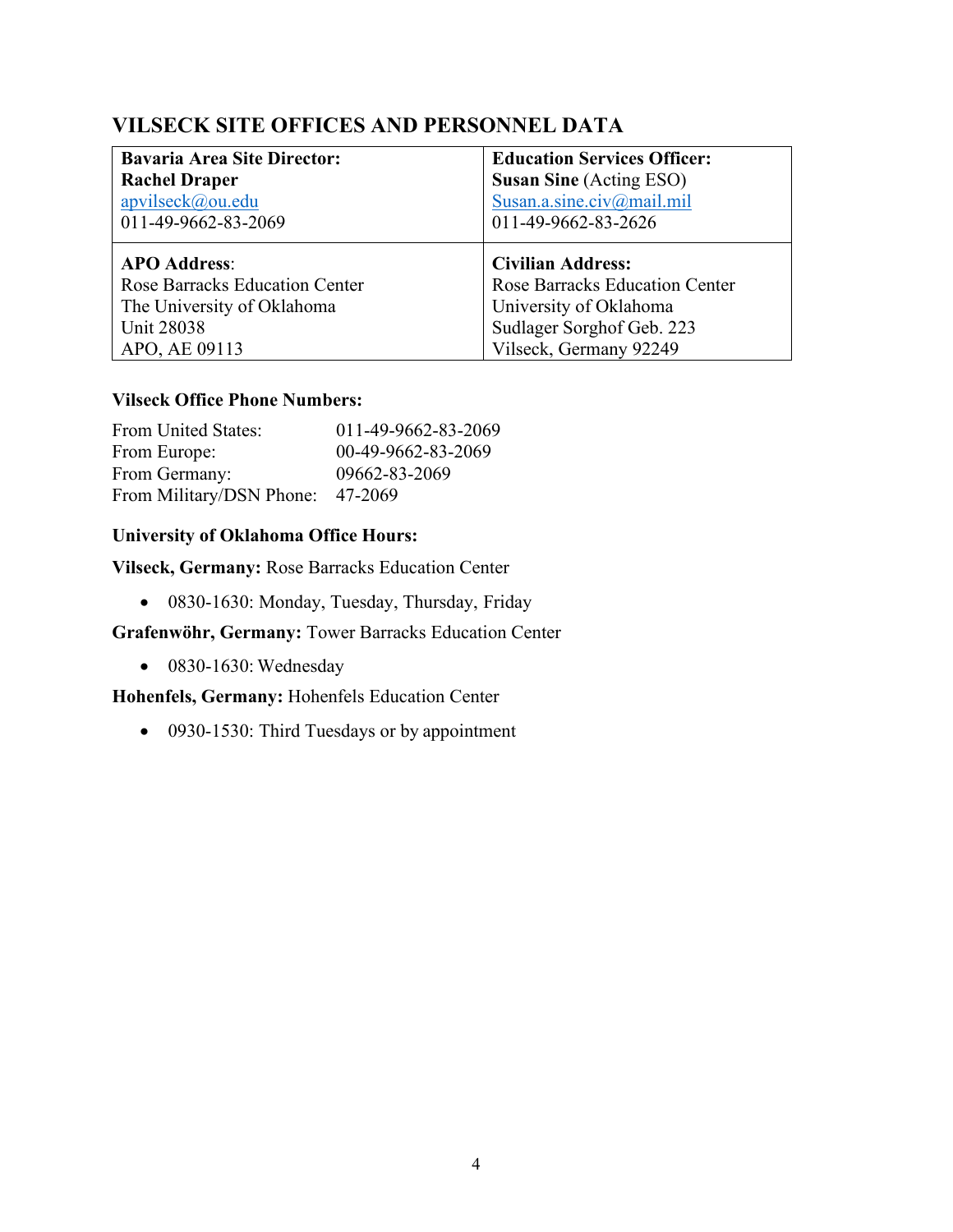#### **EUROPEAN CONTRACT SUPPORT OFFICE AND PERSONNEL DATA**

**Director, OU Europe: Dr. Peggy Lerner** [apeudirector@ou.edu](mailto:apeudirector@ou.edu)

**Assistant Director, OU Europe: Jessica Smith** [apeuprograms@ou.edu](mailto:apeuprograms@ou.edu)

**Mailing Address:**

The University of Oklahoma ATTN: (enter name) CMR 469, General Delivery APO, AE 09227

**Office Manager, OU Europe: Jessica Smith** [apeuadmin@ou.edu](mailto:apeuadmin@ou.edu)

**AP Site Coordinator: Chad Manos** [chaddles@ou.edu](mailto:chaddles@ou.edu)

**Street Address:** The University of Oklahoma ATTN: (enter name) Mannheimer Strasse 132 67657 Kaiserslautern, Germany

#### **Contract Support Office Phone Numbers:**

| From United States: | 011-49-631-7500-7415 |
|---------------------|----------------------|
| From Europe:        | 00-49-631-7500-7415  |
| From Germany:       | 0631-7500-7415       |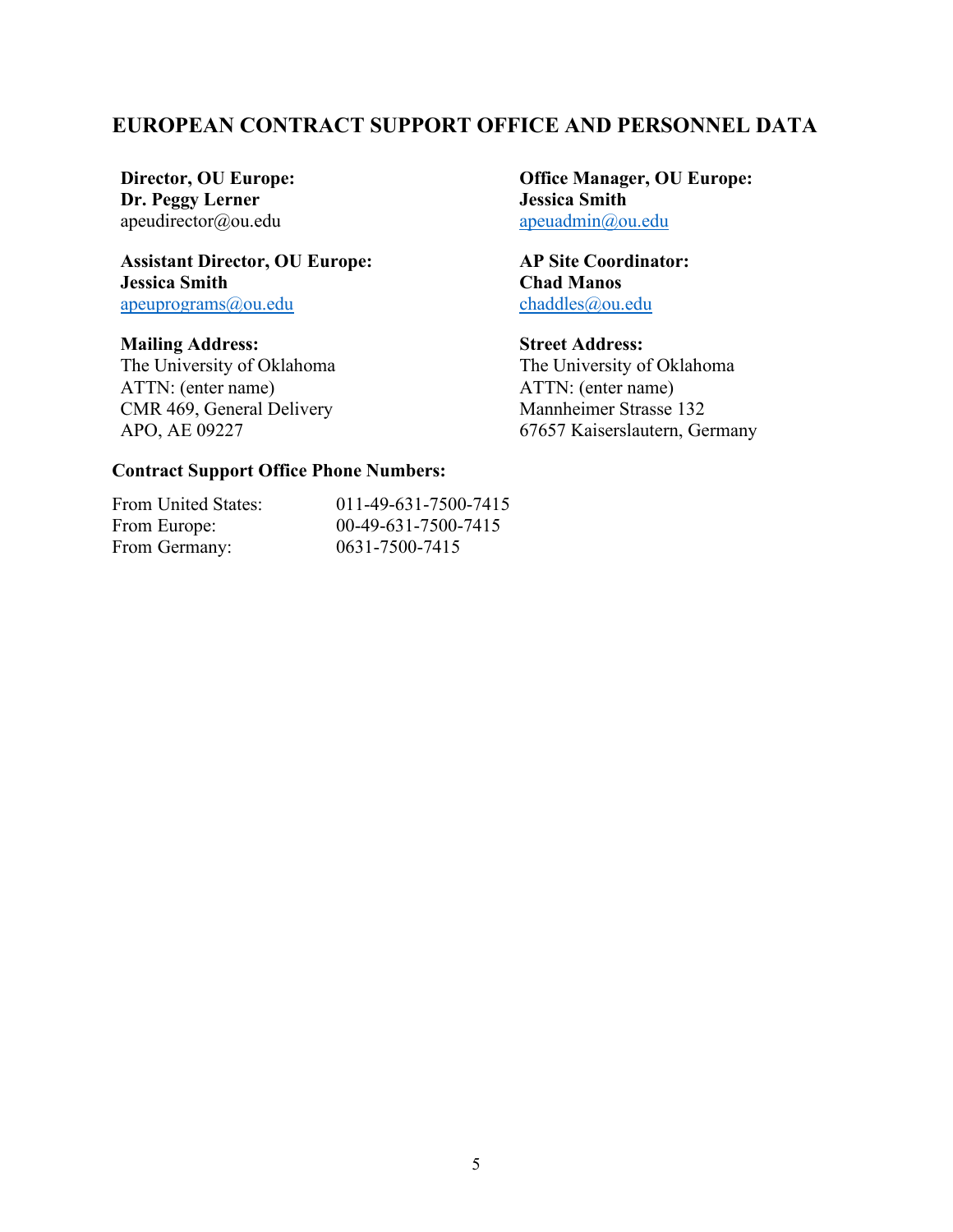## **ARRIVAL AT NÜRNBERG AIRPORT**

#### **Passport Control**

If you are traveling from another country, you must first go through *Paßkontrolle*/Passport Control*.* You'll need to get in the correct line for *NON-European Community* passengers and have your passport ready for inspection.

#### **Baggage Claim**

Continue to follow the signs for *Baggage Claim*. An information board lists the arriving flights and the number of the associated baggage carousel.

#### **Customs Clearance**

After claiming your baggage, look for the *Ausgang*/Exit and *Zoll*/Customs signs. The Customs Clearance area has two lanes: Red and Green. Walk through the Green area unless you have something to declare.

#### **To Change Money**

Currency in Germany is the Euro  $(\epsilon)$ . If you need Euro before you get to a bank in Vilseck, ATMs are lab e led *Geldautomat* and accept common debit cards. At the Airport, *Geldautomats* are located next to the Post Office, between Departure 1 and 2, as well as in the Arrivals area.

On post, you can use your debit card at the Community Bank without transaction fees (most other banks will charge \$2 or more per transaction). You are able to get American Dollars or Euro out of most ATMs on-post in Germany. The *Geldautomat* off-post will charge an average of \$8 for American Dollar transactions, but you can get Euro for no extra transaction fee. You will want to prepare if you go shopping off- post, as some small German stores orrestaurants **do not** accept credit cards. You will find **some** accept MasterCard or Visa.

#### **Rental Car**

According to OU procedures, I will book a compact car with manual transmission for use during your stay, unless you request an automatic. Please note that professors are not authorized to purchase fuel on post. Fuel must be purchased locally, off-post. You are authorized to receive reimbursement for gas in conjunction with your teaching-related mileage in the area. Most cars will come equipped with a GPS navigation system that can be set to English.

See Extended Campus Faculty guide, page 17 for more information regarding rental car insurance policies[.http://pacs.ou.edu/about/ou-north/america-and-europe/faculty-staff](http://pacs.ou.edu/about/ou-north/america-and-europe/faculty-staff-resources)[resources](http://pacs.ou.edu/about/ou-north/america-and-europe/faculty-staff-resources)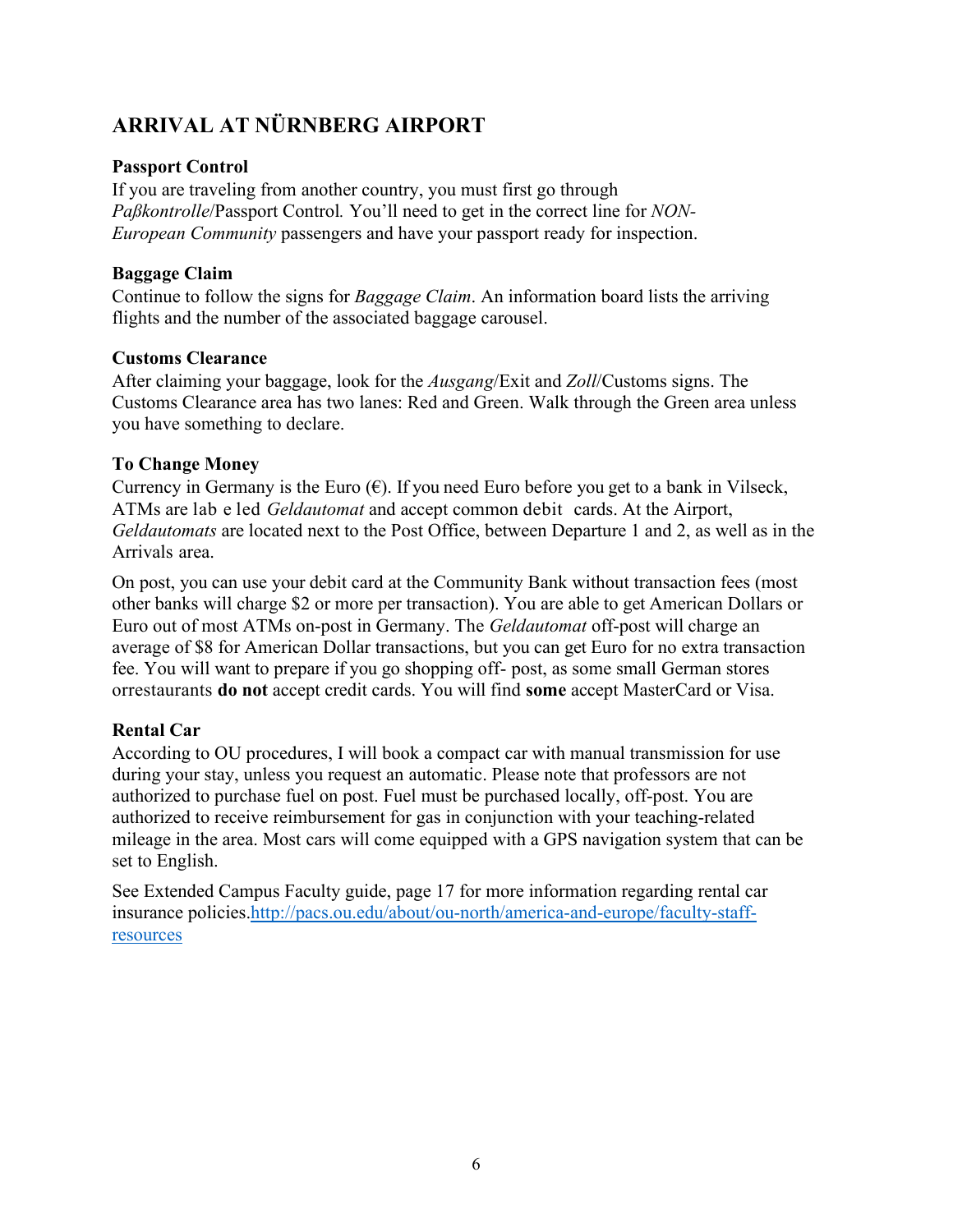## **OPTIONS FOR TRANSPORTATION TO/FROM VILSECK**

#### **Agenda**

The Nürnberg Airport is 60 miles from Vilseck, which is usually a one-hour drive. Our meeting time, location, and agenda will depend on your transportation decision. Please inform the Site Director of your preferences. Thank you!

**Self-pick-up:** Pick up the rental car from Nürnberg Airport on Monday upon arrival and drive to Vilseck using GPS and/or directions supplied by Site Director. Meet Site Director in Vilseck for in-processing. Drive to Nürnberg Airport on Sunday after class and drop off the car. Stay Sunday night in the Mövenpick Hotel adjacent to the Nürnberg Airport. Or, drive to the Airport Monday morning, if staying Sunday night in Vilseck. (This option requires approval by contacting Macci Clement, Travel Coordinator.)

**Guided self- pick-up:** Meet Site Director at the Nürnberg Airport on Monday. Pick up rental car from Nürnberg Airport and follow Site Director to Vilseck. Drive to Nürnberg Airport on Sunday after class and drop off the car. Stay Sunday night in Mövenpick Hotel adjacent to the Nürnberg Airport. Or, drive to the Airport Monday morning, if staying Sunday night in Vilseck. (This option requires approval by contacting Macci Clement, Travel Coordinator.)

**On-post pick-up:** Meet Site Director at the Nürnberg Airport on Monday and drive with the Site Director, in her vehicle, to Vilseck. Pick up rental car in Vilseck. Drop off car in Vilseck Monday the day after class, and drive with the Site Director, in her vehicle, to the Nürnberg Airport.

**On-post pick-up alternate:** Meet Site Director at the Nürnberg Airport on Monday and drive with the Site Director, in her vehicle, to Vilseck. Pick up car in Vilseck. Drop off car in Vilseck on Sunday after class. Take the train from Vilseck to Nürnberg. The train ride is approximately one hour, and once you reach the main Nürnberg terminal, you take the U2 subway line to connect directly with the Nuremberg Airport. Site Director will help you purchase your train ticket if you prefer this option.

The accommodations and rental car arrangements described above have been proposed based on OU Extended Campus policy and local conditions to provide you the most comfortable visit to our area. Access and security issues, driving conditions, and on-site needs were taken into consideration to the best of our ability. Should you require or prefer other arrangements, please contact us and the Travel Coordinator. Exceptions to these arrangements will require additional approval.

On your last night, you can choose to stay at your hotel in Vilseck or at the Mövenpick Hotel in Nürnberg, which is directly across from the Nürnberg Airport. If you choose the Mövenpick Hotel, I will need your OU travel card information to reserve the room. If you prefer to book the room yourself, the contact number for [the hotel is: 0 0 49-00-800-1121-1200. The website for](http://www.hotel.info/en/movenpick-hotel-nurnberg-)  [the Mövenpick Hotel is](http://www.hotel.info/en/movenpick-hotel-nurnberg-) [https://www.movenpick.com/de/Europe/Germany/nuernberg/hotel](https://www.movenpick.com/de/Europe/Germany/nuernberg/hotel-nuernberg/overview/)[nuernberg/overview/](https://www.movenpick.com/de/Europe/Germany/nuernberg/hotel-nuernberg/overview/)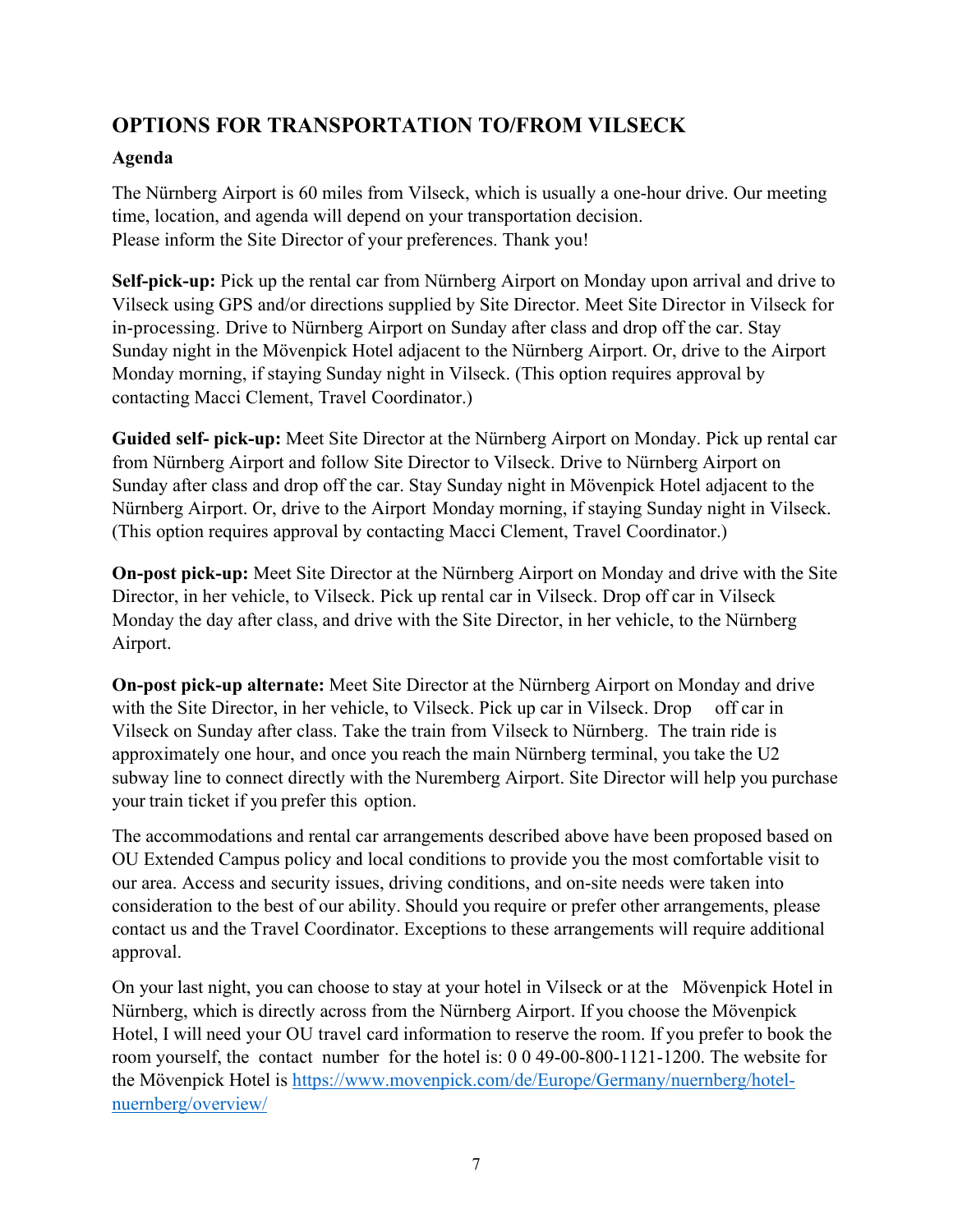## **DEPARTURE FROM NÜRNBERG AIRPORT**

#### **Check-In**

Information boards posted in the Departure Hall indicate the counter numbers for each airline. US carriers may conduct a security interview with each passenger before taking luggage and issuing a boarding card. Have your ticket and passport ready.

#### **Passport Control**

Follow the signs to the Departure Gate, *Abflug 1* or *Abflug 2*, noted on your boarding card. If you check in before a gate is assigned, refer to the departure boards in the Departure Hall. Unless you are traveling to another destination in Germany, you will go through *Paßkontrolle*/Passport Control*,* so have your passport and ticket ready for inspection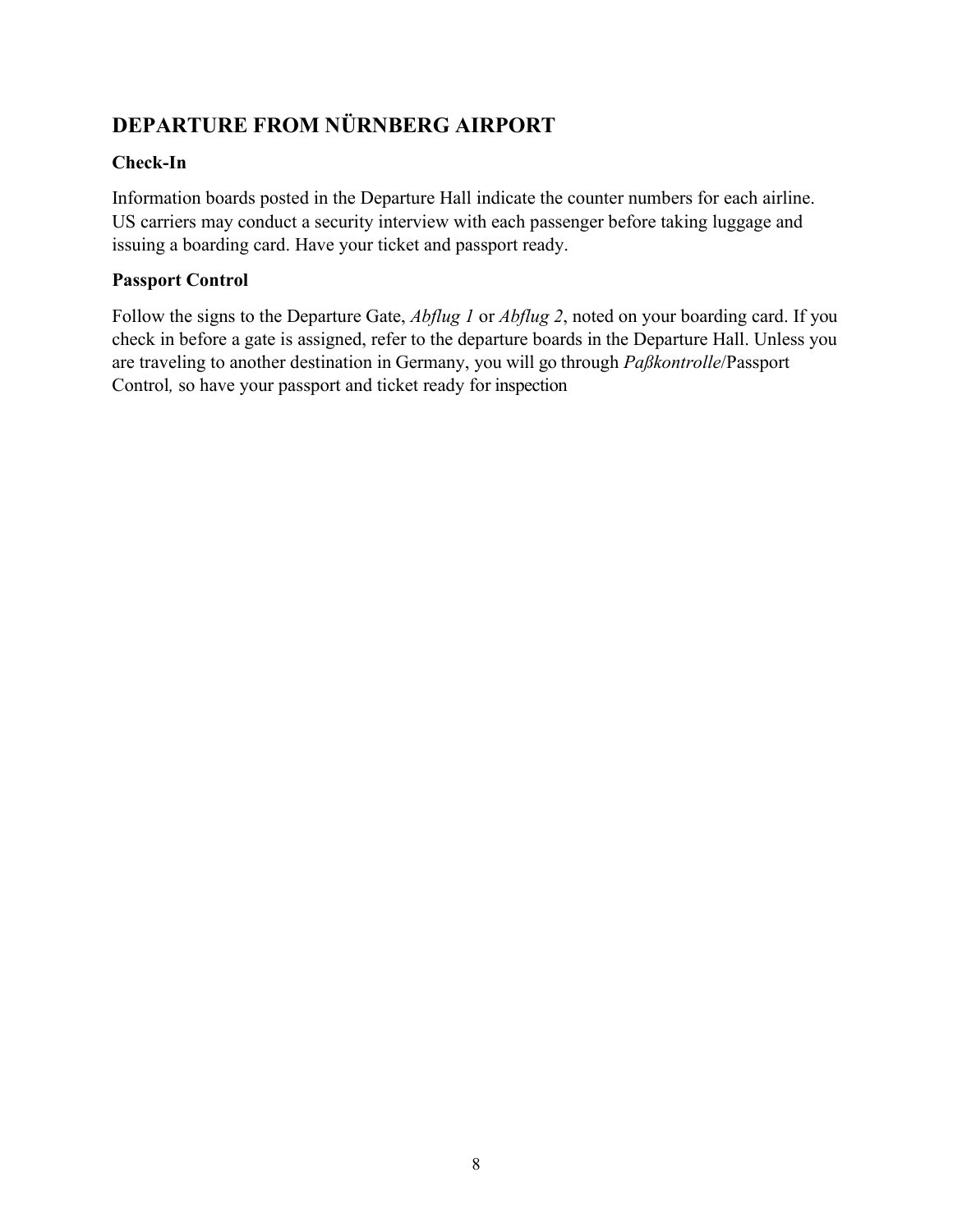### **PRIMARY LODGING: GASTHOF ROTER HAHN**



**Location (Off post Vilseck):**  Gasthof Roter Hahn Marktplatz 35 92249 Vilseck (Schlicht), Germany

**Contact:**  From United States: 011-49-9662-8124 From Europe: 00-49-9662-8124 Within Germany: 09662-8124 [Markus-prechtl@web.de](mailto:Markus-prechtl@web.de) <http://www.gasthof-roterhahn.de/eng/index.php>

Hotel Information:

Check-in time is 1400 (2:00 pm)

Each room is equipped with a private shower/bathroom. There is a public telephone in the hall. Free parking is available in the inner court.

- Single bed
- Desk/chair
- Phone/radio/television
- Alarm Clock
- Iron/Ironing Board
- Smoking allowed throughout facility

#### **Payment via Euros or Credit Card:**

#### Internet: **Included**

Single room per person without breakfast: **€40.00**  Single room per person **with** breakfast: **€45.00**  Double room per person without breakfast: **€35.00**  Double room per person **with** breakfast: **€40.00**

#### **Reservation/Room assignment policies:**

Reservations can be made 10 days prior to arrival.

#### **Policies regarding accompanying persons:**

This is a private hotel; military policies don't apply. All categories of accompanying persons may stay at this hotel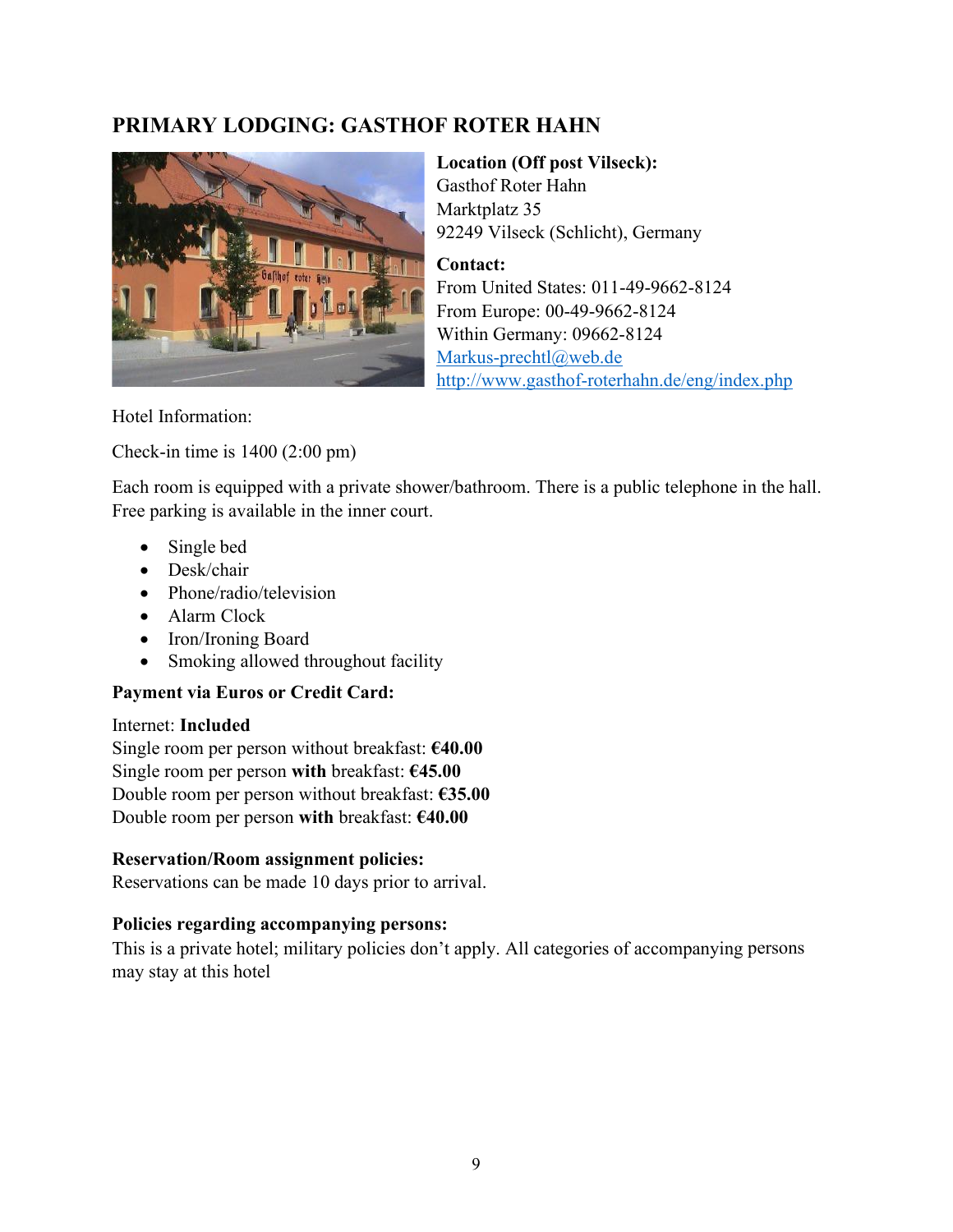### **SECONDARY LODGING: KRISTALL INN**



#### **Location: (On-Post Vilseck)** Kristall Inn

Building 275, 54<sup>th</sup> Engineer St. Rose Barracks (Vilseck), Germany 09112

#### **Contact:**

From United States: 011-49-9662-44-1104 From Europe: 00-49-9662-44-1104 Within Germany: 09662-44-1104 https://grafenwoehr.armymwr.com/programs /army-lodging-Vilseck

#### **Hotel Information**

Check-in time is 1400 (2:00 pm)

Each room is equipped with a private shower/bathroom. Free parking is available in the parking lot.

- Bed
- Desk/chair
- Phone/radio/television
- Alarm Clock
- Iron/Ironing Board
- Coffee Maker
- Non-smoking

#### **Payment via USD or Credit Card:**

#### Internet: **Included**

Standard Room with breakfast: **\$77.00**  Extended Stay Room with breakfast: **\$89.00**  Family Suite with breakfast: **\$83.00**

#### **Reservation/Room assignment policies:**

Reservations can be made by the Site Director 10 days prior to arrival.

#### **Policies regarding accompanying persons:**

Military spouses and military dependent children may stay in the Kristall Inn. Non- Military dependent children or companions may not stay in the Kristall Inn.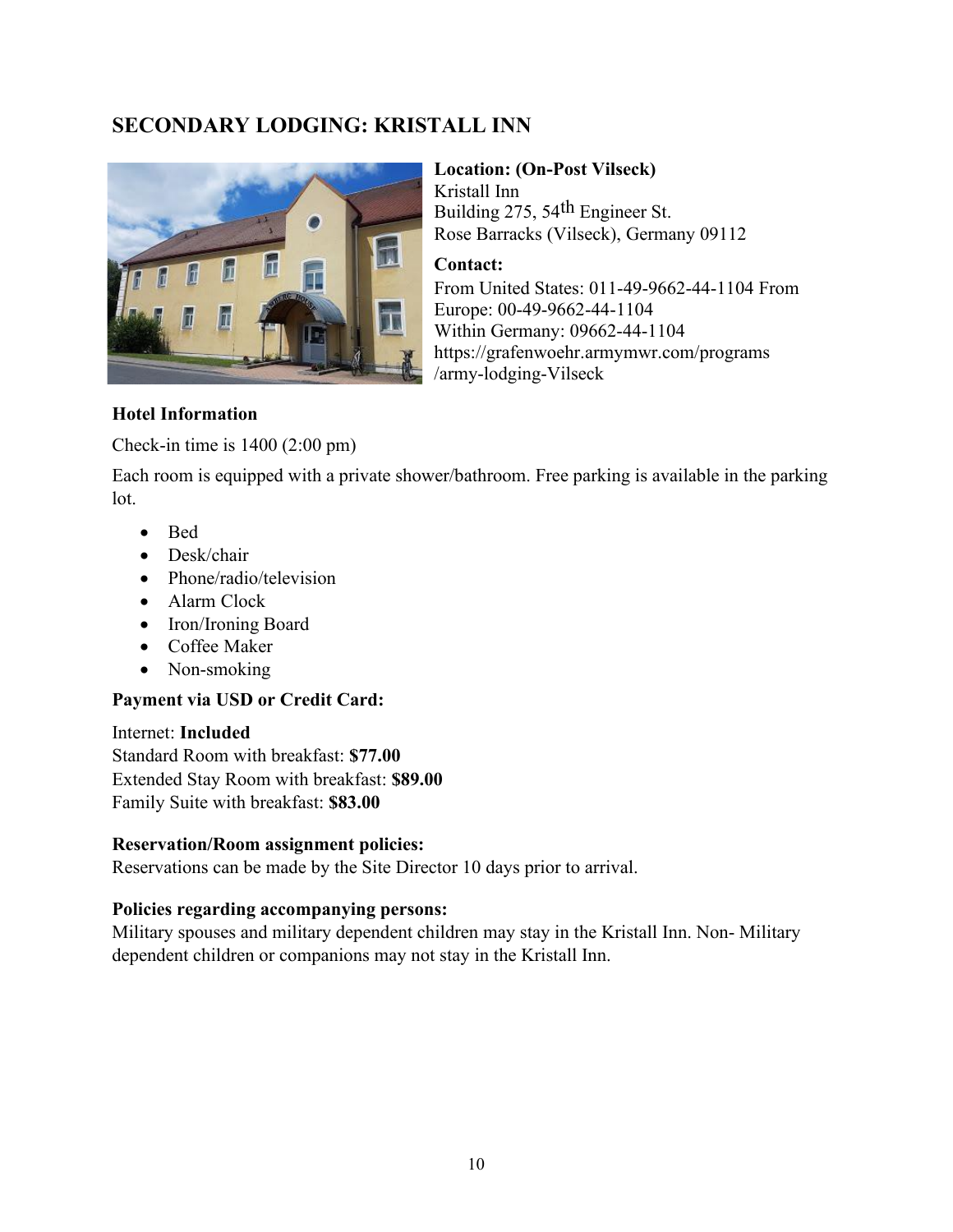## **NURNBERG AIRPORT LODGING: MOVENPICK HOTEL**

(Option for Sunday night before departing flight)



#### **Location:**

Mövenpick Hotel - Nürnberg Airport Flughafenstrasse 100 90411 Nürnberg, Germany

#### **Contact:**

From United States: 011-49-9113-5010 From Europe: 00-49-9113-5010 Within Germany: 09113-501[0](http://www.movenpick.com/en/europe/) <http://www.movenpick.com/en/europe/> germany/nuernberg/hotel-nuernberg/overview/

This is a 4-Star hotel directly across from the Nürnberg Airport terminal. Each room is equipped with a private shower/bathroom.

- Bed
- Desk/chair
- Phone/radio/HD television
- Alarm Clock
- Iron/Ironing Board
- Tea/Coffee-making facilities
- Non-smoking
- Access to wellness and fitness area
- Breakfast buffet

#### **Payment via euros or credit card:**

Internet: **Included** Single Room without breakfast: **€90.00** Single Room with breakfast buffet: **€105.00**

#### **Reservation/Room assignment policies:**

Reservations can be made by credit card.

#### **Policies regarding accompanying persons:**

This is a private hotel; military policies don't apply. All categories of accompanying persons may stay at this hotel.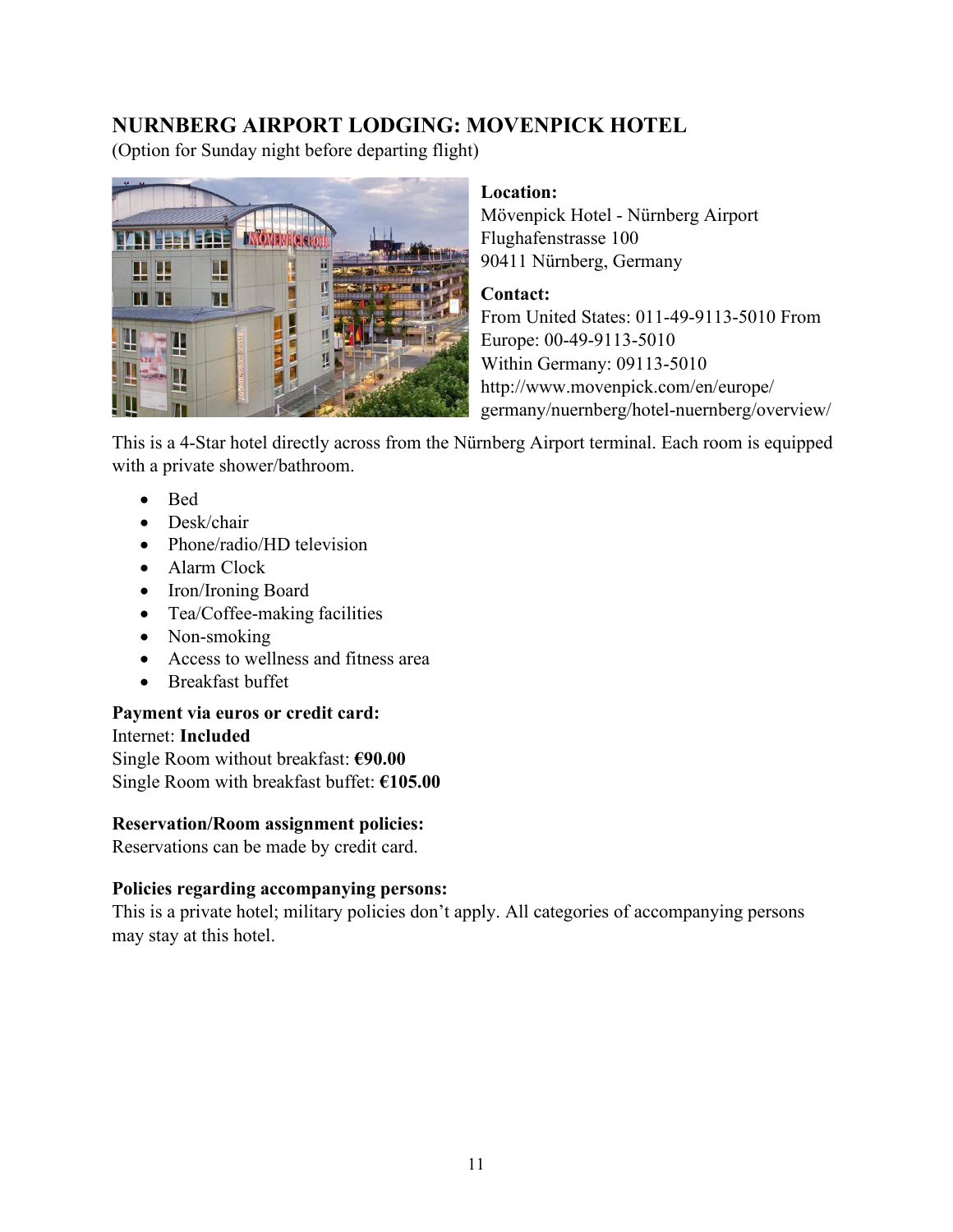## **MILITARY INSTALLATION ACCESS**

#### **Base Access:**

Site Director will register you on the Installation Access Roster, which will provide you access to two bases: Rose Barracks on Vilseck and Tower Barracks on Grafenwöhr. The Education Center is located on Rose Barracks; you'll have access with the verification of your passport each time you enter Rose Barracks. Please keep your background check, passport, and Privileges Card with you at all times. Please make sure you have two forms of identification for each family member traveling with you, too.

#### **Privilege Card:**

The Privilege Card is one of OU's contractual benefits. In addition to allowing access to the shopping areas on Post (Shoppette, Post Exchange, Commissary, etc.), the Privilege Card will authorize access to banking and healthcare facilities in the event of an emergency. This card will include a photo, which will be taken at the Privileges Card issuing facility during your inprocessing.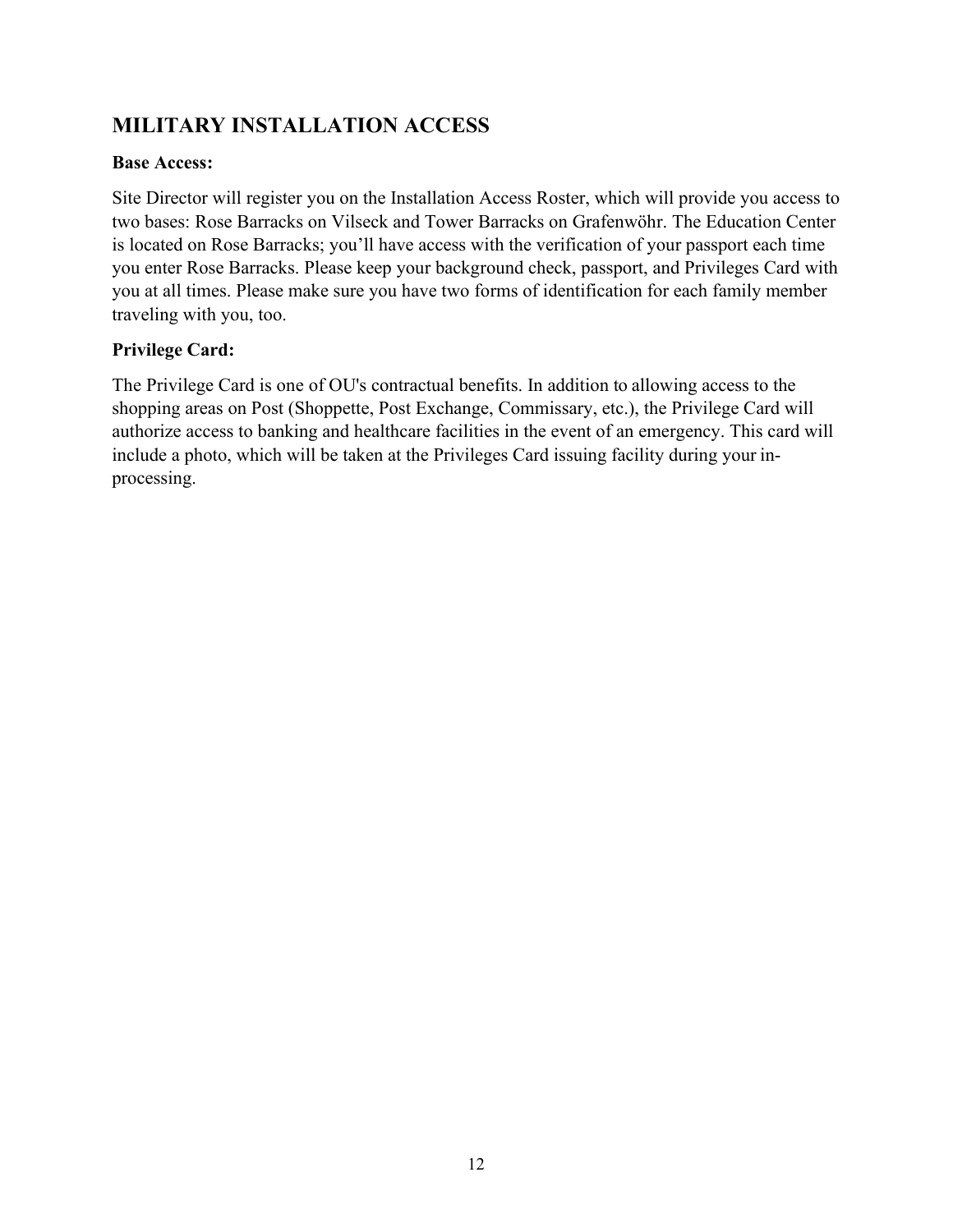## **ADMINISTRATIVE SUPPORT AT VILSECK**

Please refer to the Extended Campus Faculty Guide for an overview of the duties and responsibilities of OU Site Directors.

#### **Computer Support**

- Computers for public use are in the Rose Barracks Library on Vilseck
- A computer for OU staff and student use is in the OU office, room 3.13, in the Rose Barracks Education Center on Vilseck

#### **Audio/Video Support**

- Projector available in the classroom
- Projector Screen/Whiteboard available in the classroom

#### **Internet Access**

• Wireless internet access in the classroom. However, WiFi connections can be slow, so we recommend downloading PowerPoints, videos, or other course materials to your laptop or USB drive in advance of class to ensure operability

#### **Materials and Supplies**

| <b>Supplies</b>                     | Availability                              |
|-------------------------------------|-------------------------------------------|
| Whiteboard with markers and erasers | Available                                 |
| Office supplies                     | Limited quantities available upon request |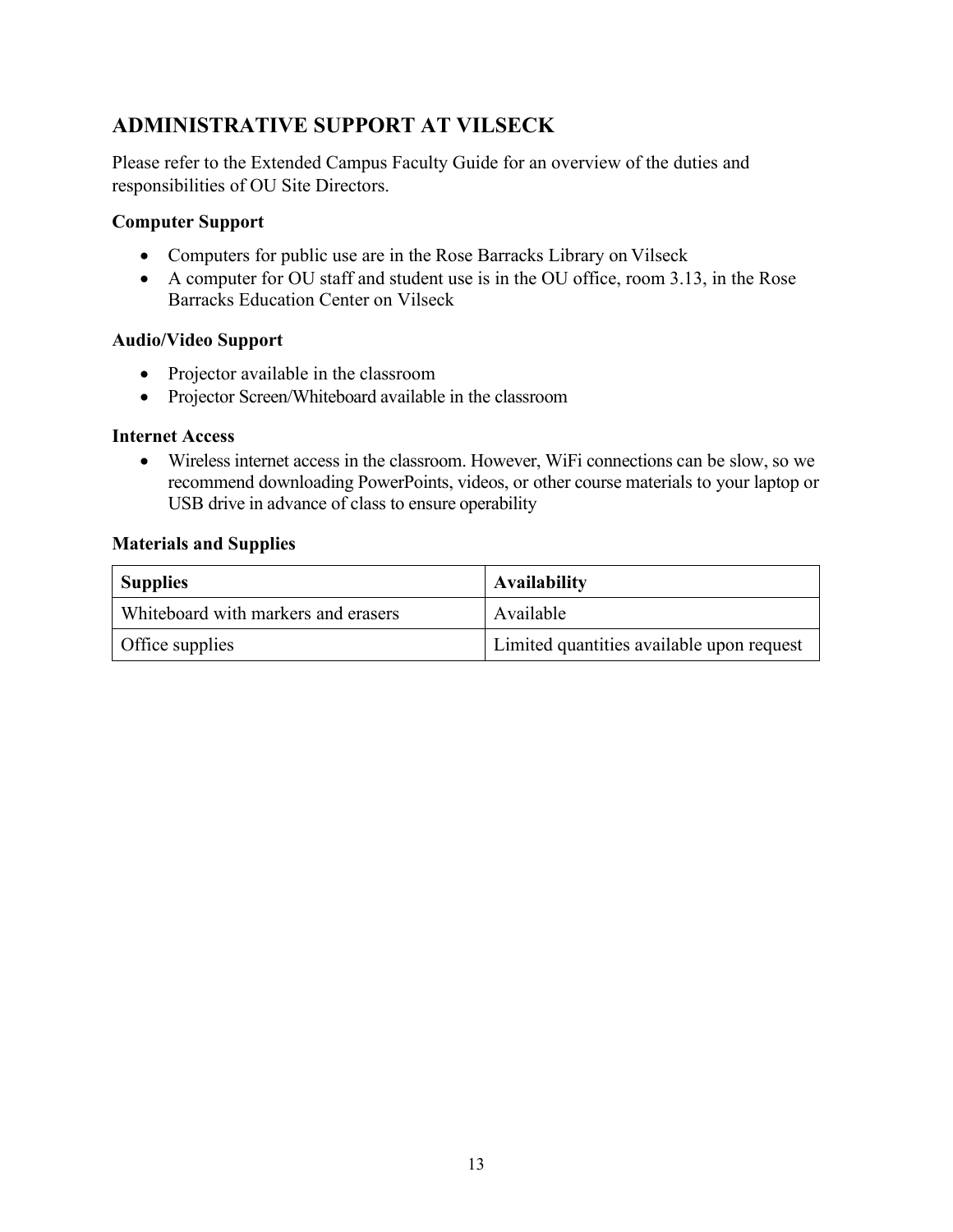## **ROSE BARRACKS EDUCATION CENTER & CLASSROOM FACILITIES**



#### **Rose Barracks Education Center:**

Building 223, Sudlager Sorghof Rose Barracks (Vilseck), Germany 92249 DSN 476-2753 / 09662-83-2753 M-F 0730-1630, Closed US Federal holidays [home.army.mil/bavaria/index.php/edcenter](http://www.bavaria.army.mil/edcenter/)

## **Building Security**:

Instructor is responsible for building security; students will assist



## **Typical Classroom Assignment**:

Max Capacity: 25 Moveable desks and chairs Whiteboard

Radiators

No air conditioning (fans, windows only) Water fountains and bathrooms nearby



# **Rose Barracks Library**:

Building 227, 74th Arty Road Rose Barracks (Vilseck), Germany 92249 DSN 476-1740 / 09662-83-1740 Monday-Friday 1100-1800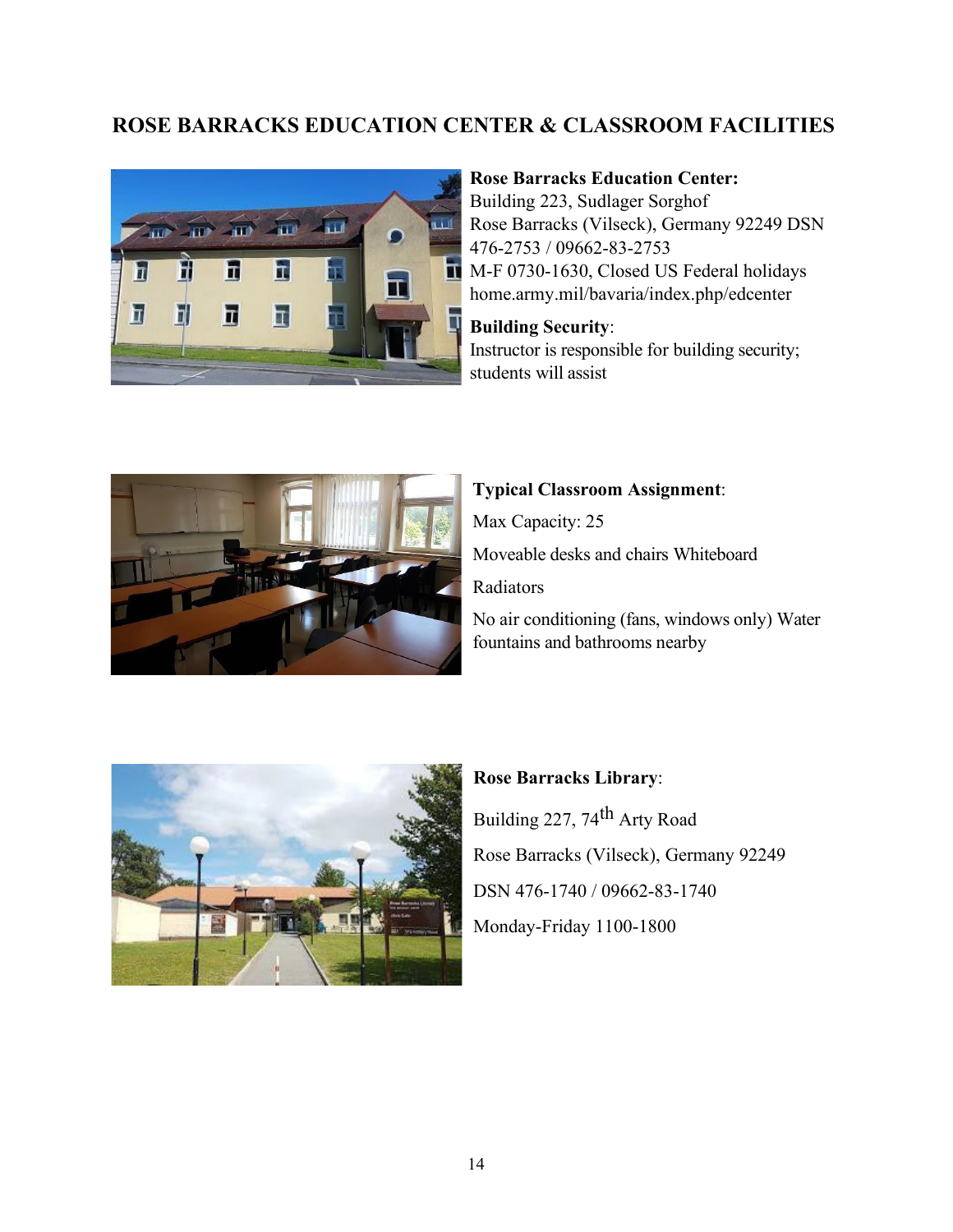## **IN CASE OF EMERGENCY AT VILSECK**

| Contact                   | <b>DSN</b> (On-Post Phone) | <b>Civilian Number</b> |
|---------------------------|----------------------------|------------------------|
| German "911" Emergency    | 112                        | 112                    |
| Ambulance                 | 112                        | 09662-83-112           |
| Fire Department           | 112                        | 09662-83-112           |
| <b>Military Police</b>    | 114                        | 09662-83-114           |
| <b>American Red Cross</b> | 1-877-272-7337             | 1-877-272-7337         |
| German Police             | 112                        | 110                    |
| Road Conditions           | 475-ROAD                   | 09641-83-ROAD          |

#### **Emergency Phone Numbers:**

#### **On-Post Medical Facility:**

Vilseck Army Health Clinic Building 250 Gut 1, Vilseck 92249 Monday-Friday 0730-1630 DSN 590-2300 06371-9464-2300 Authorized on a per-visit charge; costs are usually reimbursable through stateside medical

#### **On-Post Dental Facility:**

Vilseck Army Dental Clinic US Military, Bldg. 250 Gut 1, Vilseck 92249 Phone: 590-2500 09662-83-1720 Emergencies only

insurance. Closed third Thursdays from 1200-1630 for training.

#### **Off-Post Emergency Room:**

St Anna Hospital Emergency Room Krankenhausstraße 16, 92237 Sulzbach-Rosenberg, Germany Phone: +49 9661 5200 09661 5200

#### **Using your Medical Insurance:**

In most cases, outpatient visits must be paid at the time of service. You are responsible for submitting bills to insurance companies for reimbursement. In-patient care is billed directly to the insurance company; no advance payment is usually necessary.